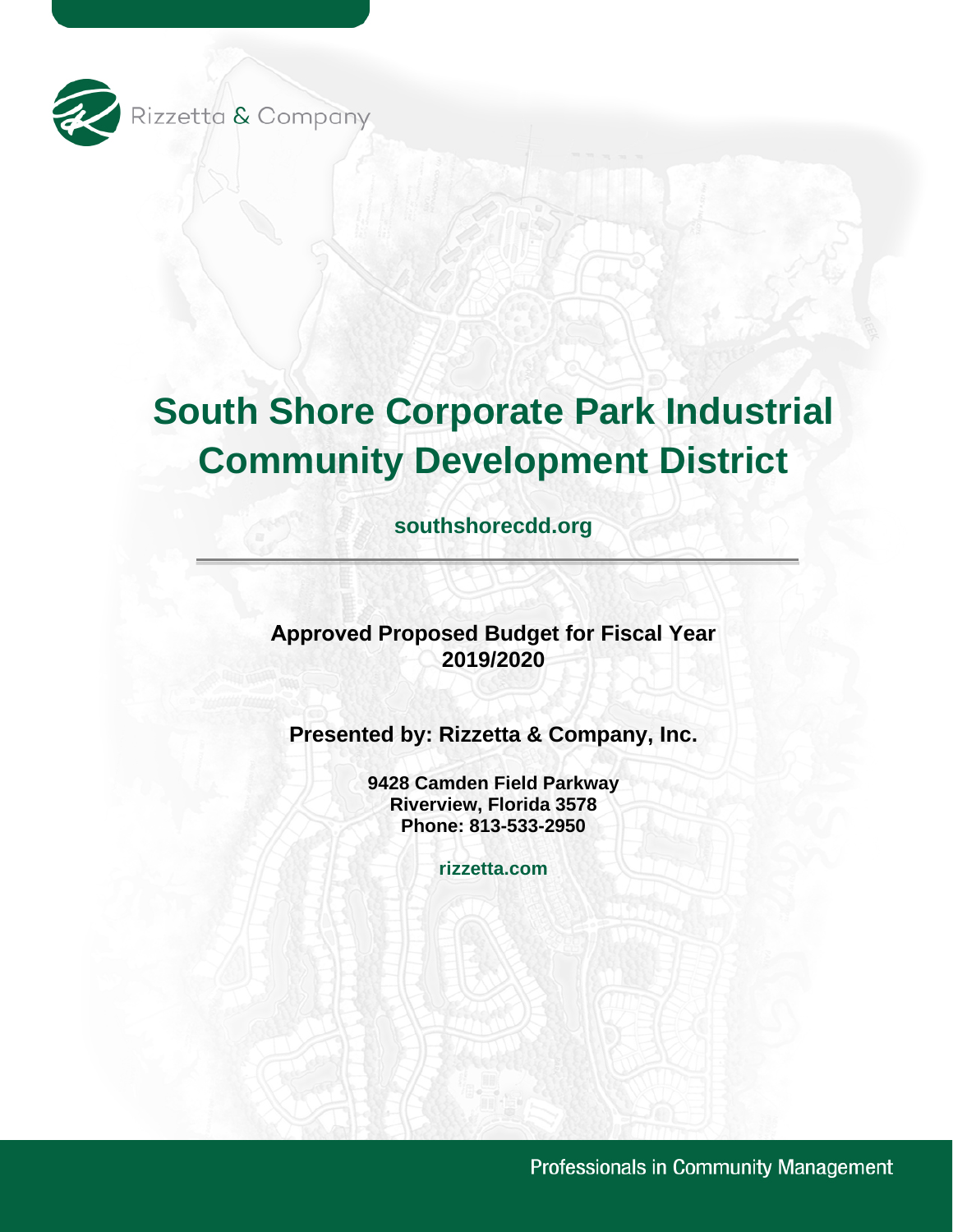# **Table of Contents**

### **Page**

| <b>General Fund Budget Account Category Descriptions</b> |  |
|----------------------------------------------------------|--|
| <b>General Fund Budget for Fiscal Year 2019/2020</b>     |  |
| <b>Assessments Charts for Fiscal Year 2019/2020</b>      |  |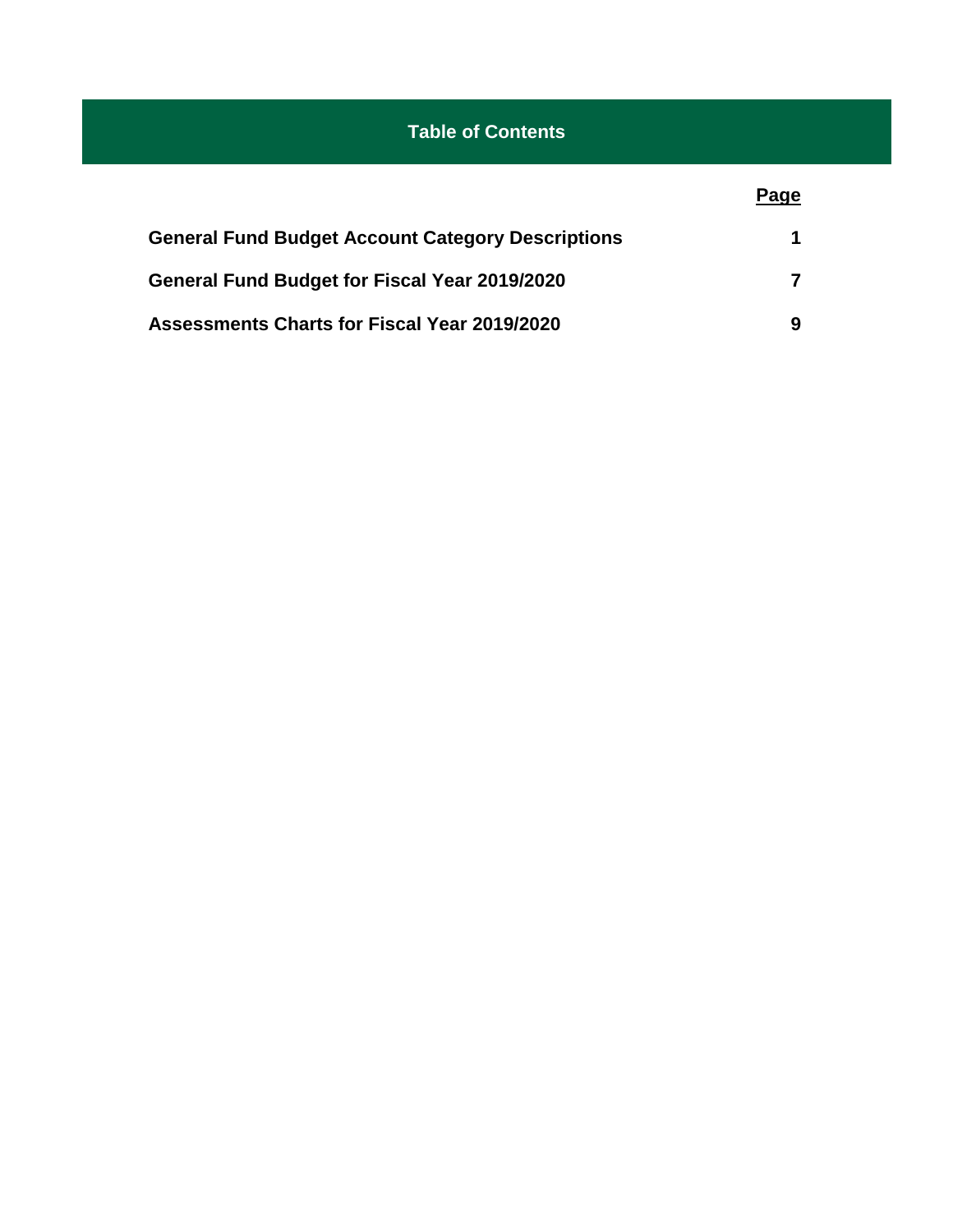### **GENERAL FUND BUDGET ACCOUNT CATEGORY DESCRIPTION**

The General Fund Budget Account Category Descriptions are subject to change at any time depending on its application to the District. Please note, not all General Fund Budget Account Category Descriptions are applicable to the District indicated above. Uses of the descriptions contained herein are intended for general reference.

### **REVENUES:**

**Interest Earnings:** The District may earn interest on its monies in the various operating accounts.

**Tax Roll:** The District levies Non-Ad Valorem Special Assessments on all of the assessable property within the District to pay for operating expenditures incurred during the Fiscal Year. The assessments may be collected in two ways. The first is by placing them on the County's Tax Roll, to be collected with the County's Annual Property Tax Billing. This method is only available to land properly platted within the time limits prescribed by the County.

**Off Roll:** For lands not on the tax roll and that is by way of a direct bill from the District to the appropriate property owner.

**Developer Contributions:** The District may enter into a funding agreement and receive certain prescribed dollars from the Developer to off-set expenditures of the District.

**Event Rental:** The District may receive monies for event rentals for such things as weddings, birthday parties, etc.

**Miscellaneous Revenues:** The District may receive monies for the sale or provision of electronic access cards, entry decals etc.

**Facilities Rentals:** The District may receive monies for the rental of certain facilities by outside sources, for such items as office space, snack bar/restaurants etc.

# **EXPENDITURES – ADMINISTRATIVE:**

**Supervisor Fees:** The District may compensate its supervisors within the appropriate statutory limits of \$200.00 maximum per meeting within an annual cap of \$4,800.00 per supervisor.

**Administrative Services:** The District will incur expenditures for the day to today operation of District matters. These services include support for the District Management function, recording and preparation of meeting minutes, records retention and maintenance in accordance with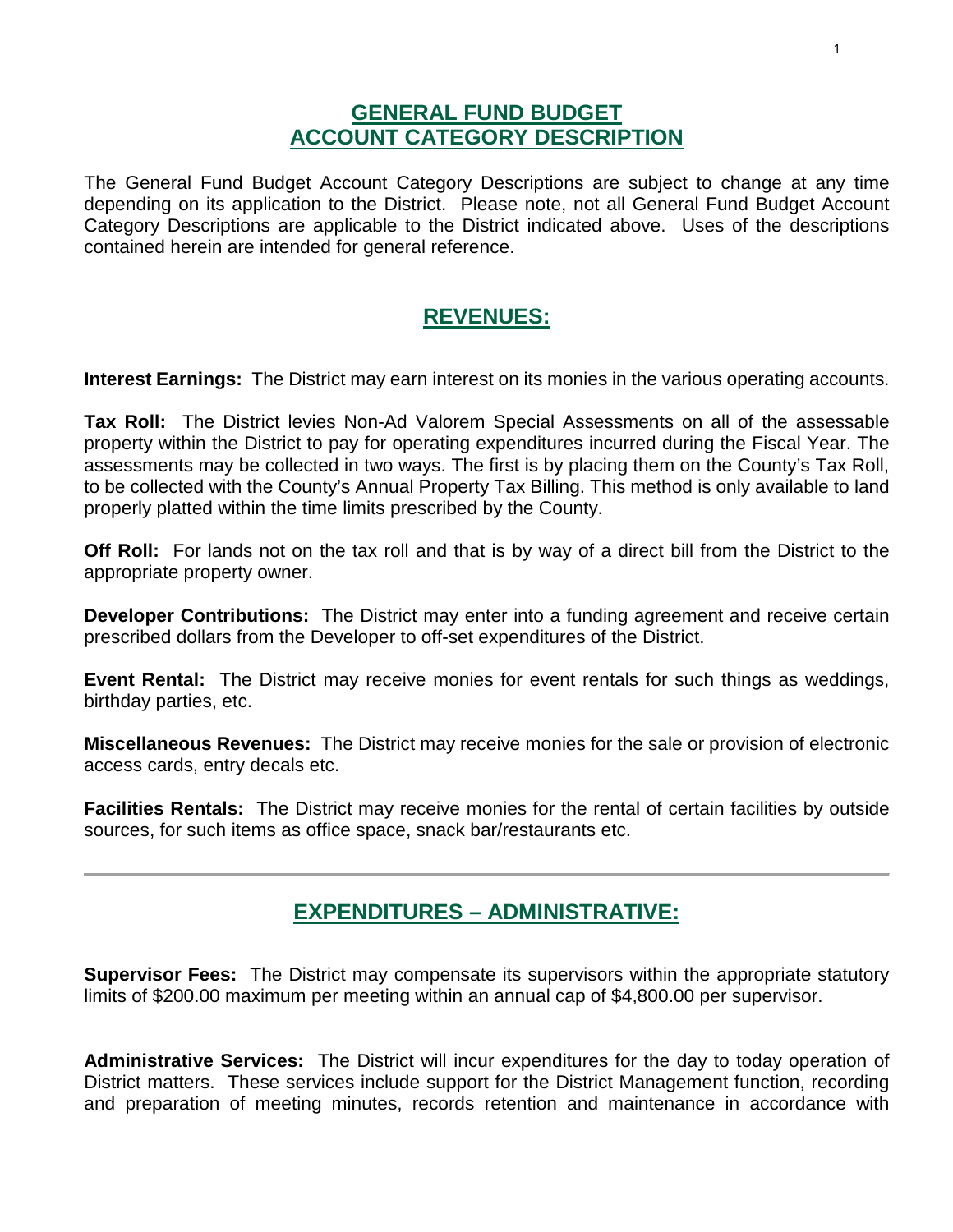Chapter 119, Florida Statutes, and the District's adopted Rules of Procedure, preparation and delivery of agenda, overnight deliveries, facsimiles and phone calls.

**District Management:** The District as required by statute, will contract with a firm to provide for management and administration of the District's day to day needs. These services include the conducting of board meetings, workshops, overall administration of District functions, all required state and local filings, preparation of annual budget, purchasing, risk management, preparing various resolutions and all other secretarial duties requested by the District throughout the year is also reflected in this amount.

**District Engineer:** The District's engineer provides general engineering services to the District. Among these services are attendance at and preparation for monthly board meetings, review of construction invoices and all other engineering services requested by the district throughout the year.

**Disclosure Report:** The District is required to file quarterly and annual disclosure reports, as required in the District's Trust Indenture, with the specified repositories. This is contracted out to a third party in compliance with the Trust Indenture.

**Trustee's Fees:** The District will incur annual trustee's fees upon the issuance of bonds for the oversight of the various accounts relating to the bond issues.

**Assessment Roll:** The District will contract with a firm to maintain the assessment roll and annually levy a Non-Ad Valorem assessment for operating and debt service expenses.

**Financial & Revenue Collections:** Services include all functions necessary for the timely billing and collection and reporting of District assessments in order to ensure adequate funds to meet the District's debt service and operations and maintenance obligations. These services include, but are not limited to, assessment roll preparation and certification, direct billings and funding request processing as well as responding to property owner questions regarding District assessments. This line item also includes the fees incurred for a Collection Agent to collect the funds for the principal and interest payment for its short-term bond issues and any other bond related collection needs. These funds are collected as prescribed in the Trust Indenture. The Collection Agent also provides for the release of liens on property after the full collection of bond debt levied on particular properties.

**Accounting Services:** Services include the preparation and delivery of the District's financial statements in accordance with Governmental Accounting Standards, accounts payable and accounts receivable functions, asset tracking, investment tracking, capital program administration and requisition processing, filing of annual reports required by the State of Florida and monitoring of trust account activity.

**Auditing Services:** The District is required annually to conduct an audit of its financial records by an Independent Certified Public Accounting firm, once it reaches certain revenue and expenditure levels, or has issued bonds and incurred debt.

**Arbitrage Rebate Calculation:** The District is required to calculate the interest earned from bond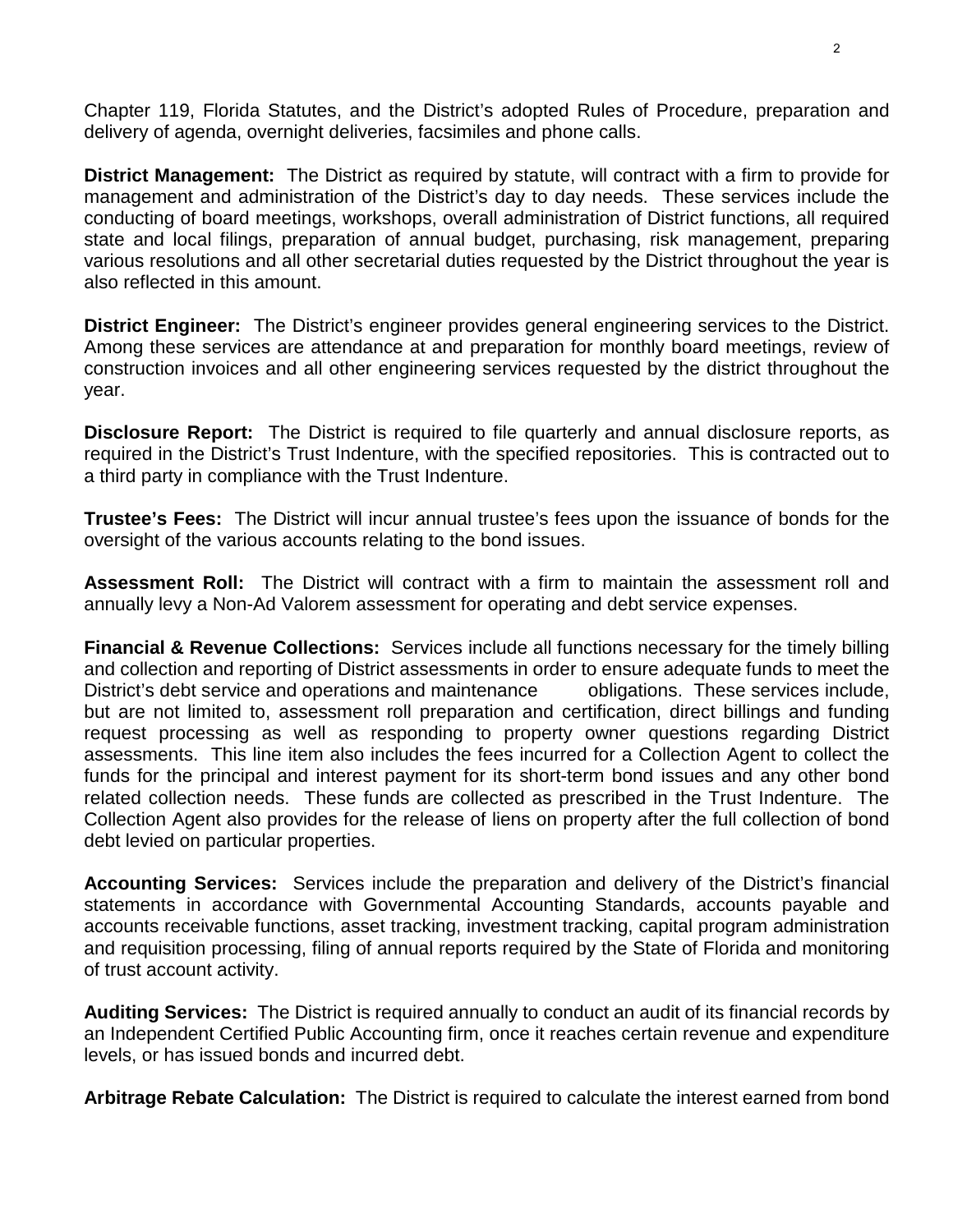proceeds each year pursuant to the Internal Revenue Code of 1986. The Rebate Analyst is required to verify that the District has not received earnings higher than the yield of the bonds.

**Travel:** Each Board Supervisor and the District Staff are entitled to reimbursement for travel expenses per Florida Statutes 190.006(8).

**Public Officials Liability Insurance:** The District will incur expenditures for public officials' liability insurance for the Board and Staff.

**Legal Advertising:** The District will incur expenditures related to legal advertising. The items for which the District will advertise include, but are not limited to meeting schedules, special meeting notices, and public hearings, bidding etc. for the District based on statutory guidelines

**Bank Fees:** The District will incur bank service charges during the year.

**Dues, Licenses & Fees:** The District is required to pay an annual fee to the Department of Economic Opportunity, along with other items which may require licenses or permits, etc.

**Miscellaneous Fees:** The District could incur miscellaneous throughout the year, which may not fit into any standard categories.

**Website Hosting, Maintenance and Email:** The District may incur fees as they relate to the development and ongoing maintenance of its own website along with possible email services if requested.

**District Counsel:** The District's legal counsel provides general legal services to the District. Among these services are attendance at and preparation for monthly board meetings, review of operating and maintenance contracts and all other legal services requested by the district throughout the year.

# **EXPENDITURES - FIELD OPERATIONS:**

**Deputy Services:** The District may wish to contract with the local police agency to provide security for the District.

**Security Services and Patrols:** The District may wish to contract with a private company to provide security for the District.

**Electric Utility Services:** The District will incur electric utility expenditures for general purposes such as irrigation timers, lift station pumps, fountains, etc.

**Street Lights:** The District may have expenditures relating to street lights throughout the community. These may be restricted to main arterial roads or in some cases to all street lights within the District's boundaries.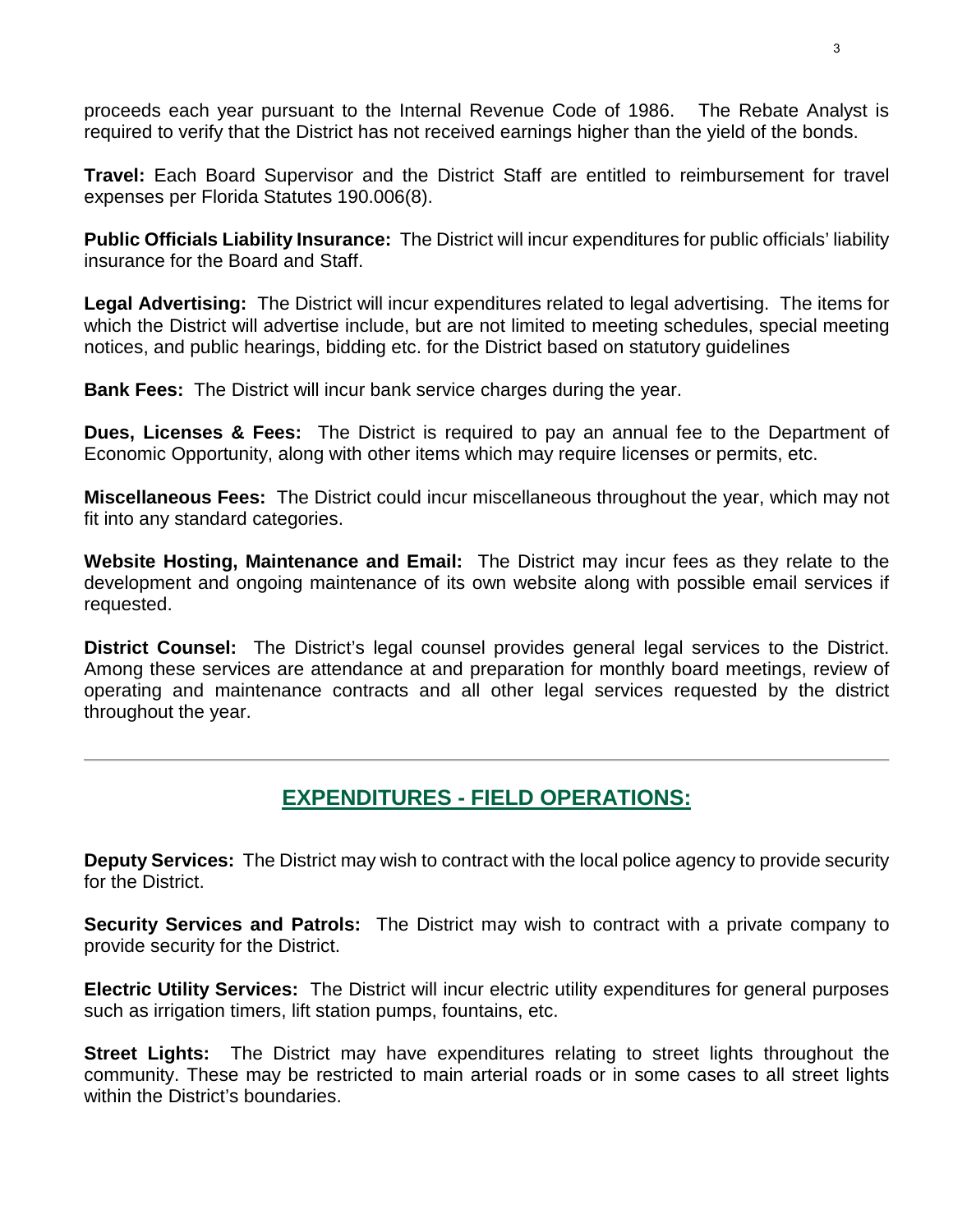**Utility - Recreation Facility:** The District may budget separately for its recreation and or amenity electric separately.

**Gas Utility Services:** The District may incur gas utility expenditures related to district operations at its facilities such as pool heat etc.

**Garbage - Recreation Facility:** The District will incur expenditures related to the removal of garbage and solid waste.

**Solid Waste Assessment Fee:** The District may have an assessment levied by another local government for solid waste, etc.

**Water-Sewer Utility Services:** The District will incur water/sewer utility expenditures related to district operations.

**Utility - Reclaimed:** The District may incur expenses related to the use of reclaimed water for irrigation.

**Aquatic Maintenance:** Expenses related to the care and maintenance of the lakes and ponds for the control of nuisance plant and algae species.

**Fountain Service Repairs & Maintenance:** The District may incur expenses related to maintaining the fountains within throughout the Parks & Recreational areas

**Lake/Pond Bank Maintenance:** The District may incur expenditures to maintain lake banks, etc. for the ponds and lakes within the District's boundaries, along with planting of beneficial aquatic plants, stocking of fish, mowing and landscaping of the banks as the District determines necessary.

**Wetland Monitoring & Maintenance:** The District may be required to provide for certain types of monitoring and maintenance activities for various wetlands and waterways by other governmental entities.

**Mitigation Area Monitoring & Maintenance:** The District may be required to provide for certain types of monitoring and maintenance activities for various mitigation areas by other governmental entities.

**Aquatic Plant Replacement:** The expenses related to replacing beneficial aquatic plants, which may or may not have been required by other governmental entities.

**General Liability Insurance:** The District will incur fees to insure items owned by the District for its general liability needs

**Property Insurance:** The District will incur fees to insure items owned by the District for its property needs

**Entry and Walls Maintenance:** The District will incur expenditures to maintain the entry monuments and the fencing.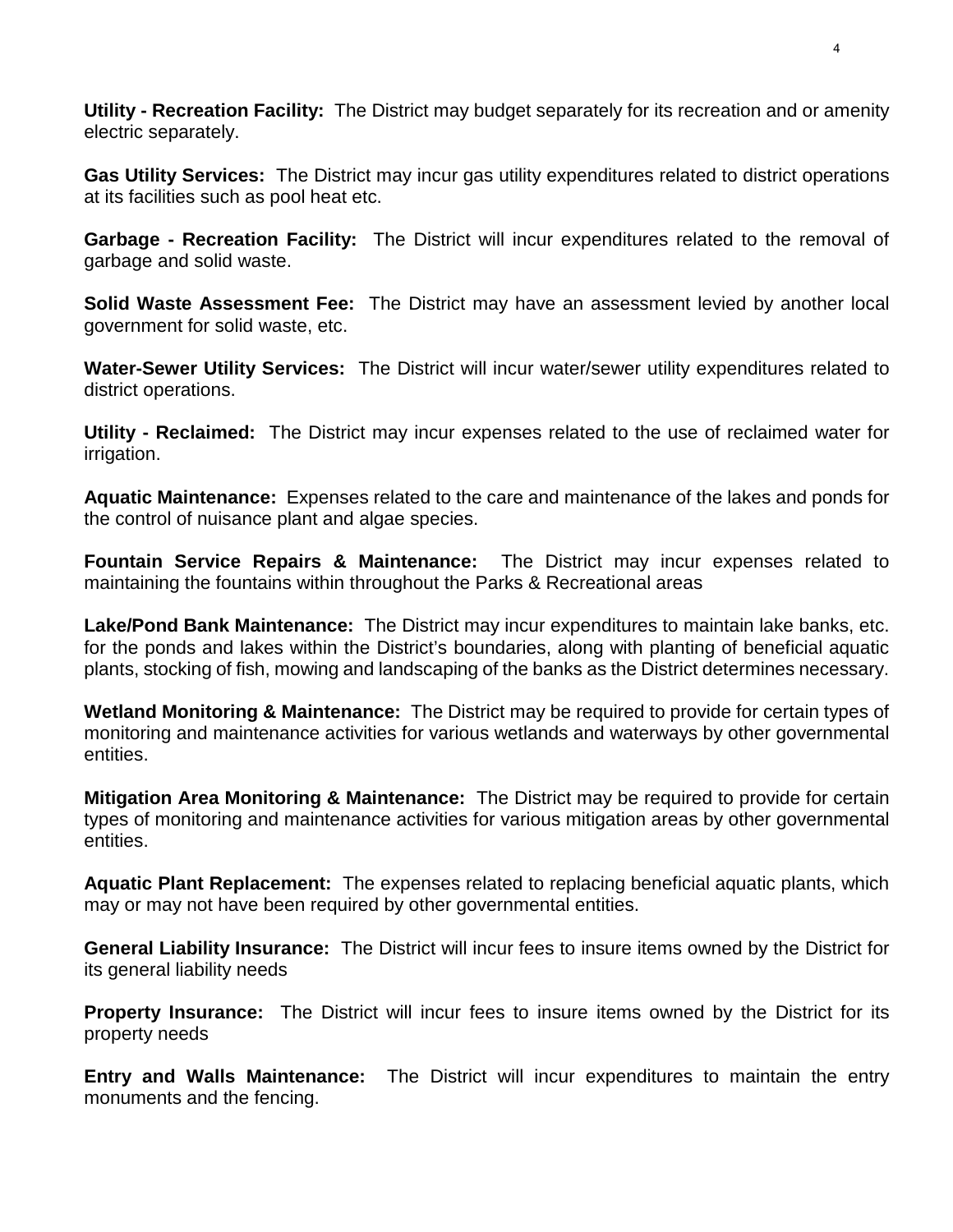**Landscape Maintenance:** The District will incur expenditures to maintain the rights-of-way, median strips, recreational facilities including pond banks, entryways, and similar planting areas within the District. These services include but are not limited to monthly landscape maintenance, fertilizer, pesticides, annuals, mulch, and irrigation repairs.

**Irrigation Maintenance:** The District will incur expenditures related to the maintenance of the irrigation systems.

**Irrigation Repairs:** The District will incur expenditures related to repairs of the irrigation systems.

**Landscape Replacement:** Expenditures related to replacement of turf, trees, shrubs etc.

**Field Services:** The District may contract for field management services to provide landscape maintenance oversight.

**Miscellaneous Fees:** The District may incur miscellaneous expenses that do not readily fit into defined categories in field operations.

**Gate Phone:** The District will incur telephone expenses if the District has gates that are to be opened and closed.

**Street/Parking Lot Sweeping:** The District may incur expenses related to street sweeping for roadways it owns or are owned by another governmental entity, for which it elects to maintain.

**Gate Facility Maintenance:** Expenses related to the ongoing repairs and maintenance of gates owned by the District if any.

**Sidewalk Repair & Maintenance:** Expenses related to sidewalks located in the right of way of streets the District may own if any.

**Roadway Repair & Maintenance:** Expenses related to the repair and maintenance of roadways owned by the District if any.

**Employees - Salaries:** The District may incur expenses for employees/staff members needed for the recreational facilities such as Clubhouse Staff.

**Employees - P/R Taxes:** This is the employer's portion of employment taxes such as FICA etc.

**Employee - Workers' Comp:** Fees related to obtaining workers compensation insurance.

**Management Contract:** The District may contract with a firm to provide for the oversight of its recreation facilities.

**Maintenance & Repair:** The District may incur expenses to maintain its recreation facilities.

**Facility Supplies:** The District may have facilities that required various supplies to operate.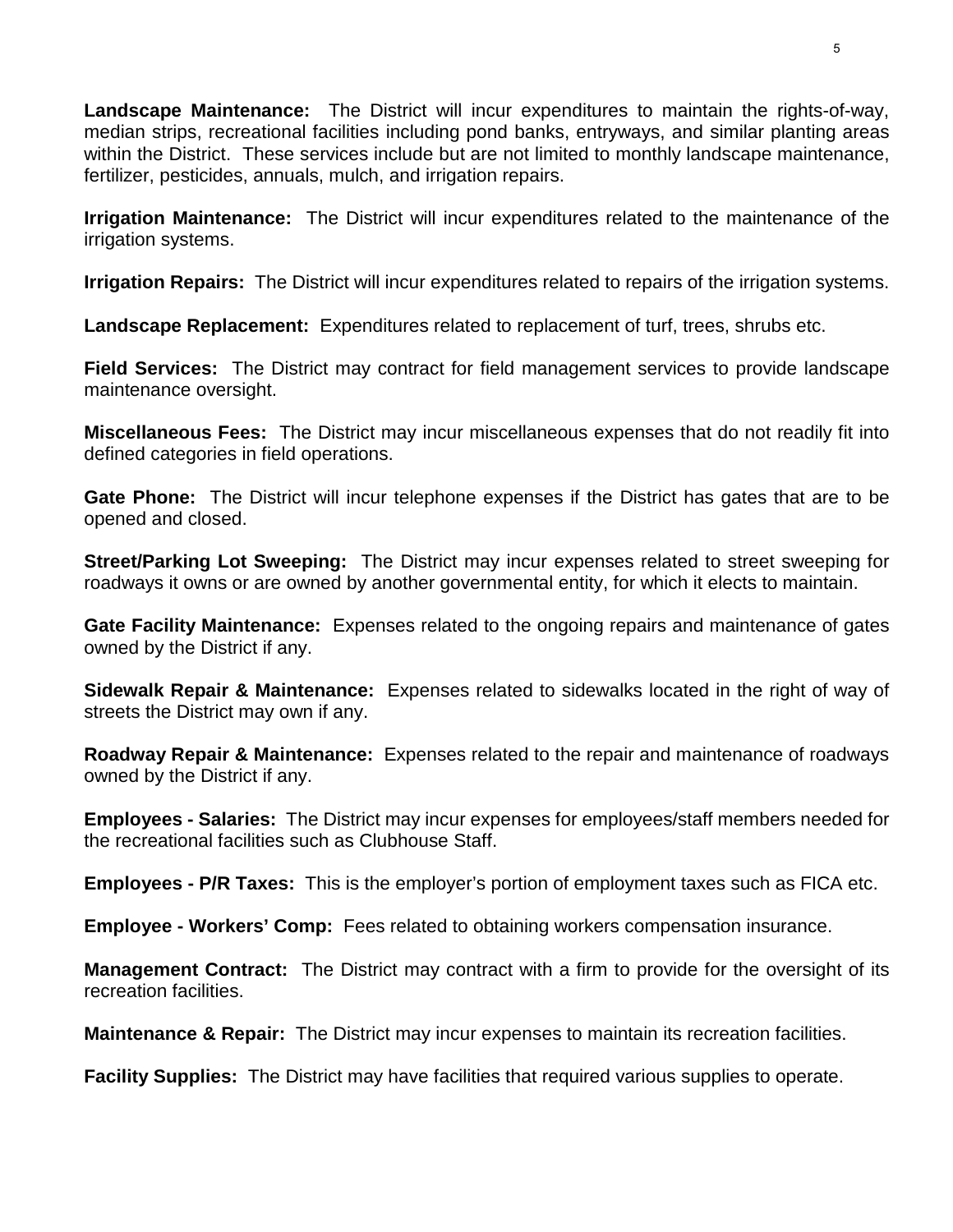**Gate Maintenance & Repairs:** Any ongoing gate repairs and maintenance would be included in this line item.

**Telephone, Fax, Internet:** The District may incur telephone, fax and internet expenses related to the recreational facilities.

**Office Supplies:** The District may have an office in its facilities which require various office related supplies.

**Clubhouse - Facility Janitorial Service:** Expenses related to the cleaning of the facility and related supplies.

**Pool Service Contract:** Expenses related to the maintenance of swimming pools and other water features.

**Pool Repairs:** Expenses related to the repair of swimming pools and other water features.

**Security System Monitoring & Maintenance:** The District may wish to install a security system for the clubhouse

**Clubhouse Miscellaneous Expense:** Expenses which may not fit into a defined category in this section of the budget

**Athletic/Park Court/Field Repairs:** Expense related to any facilities such as tennis, basketball etc.

**Trail/Bike Path Maintenance:** Expenses related to various types of trail or pathway systems the District may own, from hard surface to natural surfaces.

**Special Events:** Expenses related to functions such as holiday events for the public enjoyment

**Miscellaneous Fees:** Monies collected and allocated for fees that the District could incur throughout the year, which may not fit into any standard categories.

**Miscellaneous Contingency:** Monies collected and allocated for expenses that the District could incur throughout the year, which may not fit into any standard categories.

**Capital Outlay:** Monies collected and allocated for various projects as they relate to public improvements.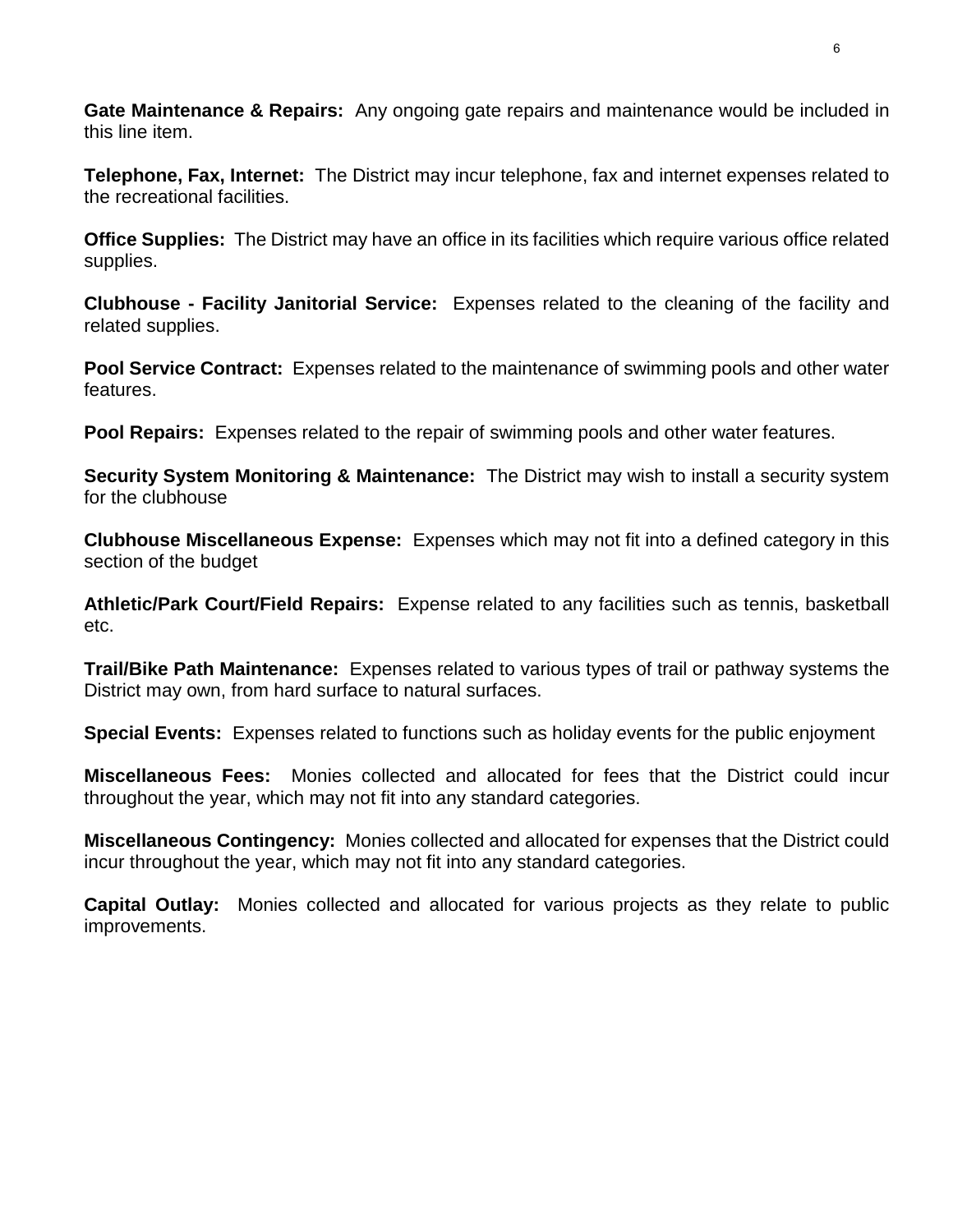#### **Proposed Budget South Shore Industrial Corporate Park Community Development District General Fund Fiscal Year 2019/2020**

|                                | <b>Chart of Accounts Classification</b>                                                                                      | <b>Actual YTD</b><br>through 02/28/19    |          | Projected<br><b>Annual Totals</b><br>2018/2019 |          | Annual<br><b>Budget for</b><br>2018/2019 |          | Projected<br><b>Budget</b><br>variance for<br>2018/2019 | <b>Budget for</b><br>2019/2020 |                                            | <b>Budget Increase</b><br>(Decrease) vs<br>2018/2019       | <b>Comments</b>                         |  |
|--------------------------------|------------------------------------------------------------------------------------------------------------------------------|------------------------------------------|----------|------------------------------------------------|----------|------------------------------------------|----------|---------------------------------------------------------|--------------------------------|--------------------------------------------|------------------------------------------------------------|-----------------------------------------|--|
| $\mathbf{1}$<br>$\overline{2}$ | <b>REVENUES</b>                                                                                                              |                                          |          |                                                |          |                                          |          |                                                         |                                |                                            |                                                            |                                         |  |
| 3<br>4                         | <b>Interest Earnings</b>                                                                                                     |                                          |          |                                                |          |                                          |          |                                                         |                                |                                            |                                                            |                                         |  |
| 5                              | <b>Interest Earnings</b>                                                                                                     | \$<br>$\sim$                             | \$       | $\overline{a}$                                 | \$       | ÷,                                       | \$       | $\blacksquare$                                          | \$                             | ÷,                                         | \$<br>$\blacksquare$                                       |                                         |  |
| 6                              | <b>Special Assessments</b>                                                                                                   |                                          |          |                                                |          |                                          |          |                                                         |                                |                                            |                                                            |                                         |  |
| $\overline{7}$                 | Tax Roll*                                                                                                                    | \$                                       | \$       | $\overline{\phantom{a}}$                       | \$       |                                          | \$       | $\blacksquare$                                          | \$                             | $\overline{\phantom{a}}$                   | \$<br>$\blacksquare$                                       |                                         |  |
| 8                              | Off Roll*                                                                                                                    | \$<br>184,275                            | \$       | 184,275                                        | \$       | 184,275                                  | \$       | $\blacksquare$                                          |                                | \$184,275                                  | \$<br>$\blacksquare$                                       |                                         |  |
| 9                              |                                                                                                                              |                                          |          |                                                |          |                                          |          |                                                         |                                |                                            |                                                            |                                         |  |
| 10                             | <b>TOTAL REVENUES</b>                                                                                                        | \$<br>184,275                            | \$       | 184,275                                        | \$       | 184.275                                  | \$       | $\blacksquare$                                          |                                | $$184.275$ \$                              | $\blacksquare$                                             |                                         |  |
| 11<br>12                       | Balance Forward from Prior Year                                                                                              | \$<br>$\blacksquare$                     | \$       |                                                | \$       |                                          | \$       | $\blacksquare$                                          | \$                             | ÷,                                         | \$<br>÷,                                                   |                                         |  |
| 13                             |                                                                                                                              |                                          |          |                                                |          |                                          |          |                                                         |                                |                                            |                                                            |                                         |  |
| 14                             | TOTAL REVENUES AND BALANCE FORWARD §                                                                                         | 184,275                                  | \$       | 184,275                                        | \$       | 184,275                                  | -\$      | $\blacksquare$                                          |                                | \$184,275                                  | \$<br>$\blacksquare$                                       |                                         |  |
| 15                             | Allocation of assessments between the Tax Roll and Off Roll are estimates only and subject to change prior to certification. |                                          |          |                                                |          |                                          |          |                                                         |                                |                                            |                                                            |                                         |  |
| 16<br>17                       |                                                                                                                              |                                          |          |                                                |          |                                          |          |                                                         |                                |                                            |                                                            |                                         |  |
| 18                             | <b>EXPENDITURES - ADMINISTRATIVE</b>                                                                                         |                                          |          |                                                |          |                                          |          |                                                         |                                |                                            |                                                            |                                         |  |
| 19                             |                                                                                                                              |                                          |          |                                                |          |                                          |          |                                                         |                                |                                            |                                                            |                                         |  |
| 20                             | Legislative                                                                                                                  |                                          |          |                                                |          |                                          |          |                                                         |                                |                                            |                                                            |                                         |  |
| 21                             | <b>Supervisor Fees</b>                                                                                                       | \$<br>÷.                                 | \$       | $\overline{\phantom{a}}$                       | \$       | 1,000                                    | \$       | 1,000                                                   | \$                             | 2,000                                      | \$<br>1,000                                                | Two Meetings, 5 Supervisors             |  |
| 22                             | Financial & Administrative                                                                                                   |                                          |          |                                                |          |                                          |          |                                                         |                                |                                            |                                                            |                                         |  |
| 23                             | <b>Administrative Services</b>                                                                                               | \$<br>$\sim$                             | \$       | $\blacksquare$                                 | \$       | $\blacksquare$                           | \$       | $\blacksquare$                                          | \$                             | $\overline{\phantom{a}}$                   | \$<br>$\blacksquare$                                       |                                         |  |
| 24                             | <b>District Management</b>                                                                                                   | \$<br>2,500                              | \$       | 6,000                                          | \$       | 6,000                                    | \$       | $\overline{\phantom{a}}$                                | \$                             | 7,800                                      | \$<br>1,800                                                | DM fee                                  |  |
| 25                             | <b>District Engineer</b>                                                                                                     | \$<br>$\blacksquare$                     | \$       |                                                | \$       | 3,000                                    | \$       | 3,000                                                   | \$                             | 3,000                                      | \$                                                         |                                         |  |
| 26<br>27                       | <b>Disclosure Report</b><br><b>Trustees Fees</b>                                                                             | \$<br>$\overline{\phantom{a}}$<br>\$     | \$<br>\$ | $\overline{a}$                                 | \$<br>\$ | $\blacksquare$<br>$\blacksquare$         | \$<br>\$ | $\blacksquare$                                          | \$                             | $\blacksquare$<br>$\overline{\phantom{a}}$ | \$<br>$\sim$<br>\$                                         |                                         |  |
| 28                             | Assessment Roll                                                                                                              | $\overline{\phantom{a}}$<br>\$<br>$\sim$ | \$       | $\overline{\phantom{a}}$                       | \$       | 5,000                                    | \$       | $\overline{\phantom{a}}$<br>5,000                       | \$<br>\$                       | 5,000                                      | $\overline{\phantom{a}}$<br>\$<br>$\blacksquare$           | DM fee                                  |  |
| 29                             | Financial & Revenue Collections                                                                                              | \$<br>500                                | \$       | 1,200                                          | \$       | 1,200                                    | \$       | $\blacksquare$                                          | \$                             | 1,200                                      | \$<br>$\overline{a}$                                       | DM fee                                  |  |
| 30                             | <b>Accounting Services</b>                                                                                                   | \$<br>1,250                              | \$       | 3,000                                          | \$       | 3,000                                    | \$       | $\blacksquare$                                          | \$                             | 4,000                                      | \$<br>1,000                                                | DM fee                                  |  |
| 31                             | <b>Auditing Services</b>                                                                                                     | \$<br>$\blacksquare$                     | \$       | $\blacksquare$                                 | \$       | 3,500                                    | \$       | 3,500                                                   | \$                             | 3,500                                      | \$<br>$\sim$                                               | McDirmit Davis Contract Rate            |  |
| 32                             | Arbitrage Rebate Calculation                                                                                                 | \$<br>$\overline{\phantom{a}}$           | \$       | $\blacksquare$                                 | \$       | $\blacksquare$                           | \$       | $\overline{\phantom{a}}$                                | \$                             | $\overline{\phantom{a}}$                   | \$<br>$\blacksquare$                                       |                                         |  |
| 33                             | Miscellaneous Mailings                                                                                                       | \$<br>$\overline{a}$                     | \$       | $\overline{a}$                                 | \$       | $\overline{a}$                           | \$       | $\overline{a}$                                          | \$                             | ÷,                                         | \$                                                         |                                         |  |
| 34                             | Public Officials Liability Insurance                                                                                         | \$<br>1,880                              |          |                                                | \$       | 1,500                                    | \$       | 1,500                                                   | \$                             | 2,475                                      | \$                                                         | 975 Egis estimate                       |  |
| 35                             | <b>Legal Advertising</b>                                                                                                     | \$<br>482                                | \$       | 1,157                                          | \$       | 1,000                                    | \$       | (157)                                                   | \$                             | 1,000                                      | \$                                                         | Variable Depending on Need              |  |
| 36                             | Dues, Licenses & Fees                                                                                                        | \$<br>175                                | \$       | 420                                            | \$       | 175                                      | \$       | $(245)$ \$                                              |                                | 175                                        | \$<br>$\overline{\phantom{a}}$                             | Dept. Economic Opportunity              |  |
| 37<br>38                       | Website Hosting, Maintenance, Backup<br>egal Counsel                                                                         | \$<br>600                                | \$       | 1,440                                          | \$       | 1,200                                    | \$       | (240)                                                   | $\mathsf{\$}$                  | 5,000                                      | \$<br>3,800                                                | New ADA Compliant Website               |  |
| 39                             | <b>District Counsel</b>                                                                                                      | \$<br>141                                | \$       | 338                                            | \$       | 10,000                                   | \$       | 9,662                                                   | \$                             | 4,325                                      | \$                                                         | (5,675) Variable Depending on Need      |  |
| 40                             |                                                                                                                              |                                          |          |                                                |          |                                          |          |                                                         |                                |                                            |                                                            |                                         |  |
| 41                             | <b>Administrative Subtotal</b>                                                                                               | \$<br>7,528                              | \$       | 13,555                                         | \$       | 36,575                                   | \$       | 23,020                                                  | \$                             | 39,475                                     | \$<br>2,900                                                |                                         |  |
| 42                             |                                                                                                                              |                                          |          |                                                |          |                                          |          |                                                         |                                |                                            |                                                            |                                         |  |
| 43<br>44                       | <b>EXPENDITURES - FIELD OPERATIONS</b>                                                                                       |                                          |          |                                                |          |                                          |          |                                                         |                                |                                            |                                                            |                                         |  |
| 45                             | <b>Electric Utility Services</b>                                                                                             |                                          |          |                                                |          |                                          |          |                                                         |                                |                                            |                                                            |                                         |  |
| 46                             | <b>Utility Services</b>                                                                                                      | \$<br>÷.                                 | \$       | $\overline{a}$                                 | \$       | $\sim$                                   | \$       | $\sim$                                                  | \$                             | $\blacksquare$                             | \$<br>$\overline{a}$                                       |                                         |  |
| 47                             | <b>Street Lights</b>                                                                                                         | \$<br>14,856                             | \$       | 35,654                                         | \$       | 50.000                                   | \$       | 14,346                                                  | \$                             | 47,200                                     | \$                                                         | (2,800) Based on last three FYs Av.     |  |
| 48                             | Stormwater Control                                                                                                           |                                          |          |                                                |          |                                          |          |                                                         |                                |                                            |                                                            |                                         |  |
| 49                             | <b>Stormwater Assessment</b>                                                                                                 | \$                                       | \$       |                                                | \$       |                                          | \$       |                                                         | \$                             | ÷,                                         | \$<br>÷,                                                   |                                         |  |
| 50                             | Aquatic Maintenance                                                                                                          | \$<br>$1,180$ \$                         |          | $2,832$ \$                                     |          | 3,540                                    | -\$      | 708                                                     | \$                             | $3,540$ \$                                 |                                                            | <b>Remson Aquatics Contract</b>         |  |
| 51                             | Fountain Service Repairs & Maintenance                                                                                       | \$<br>$\blacksquare$                     | \$       | $\blacksquare$                                 | \$       |                                          | \$       |                                                         | \$                             | $\blacksquare$                             | \$<br>$\blacksquare$                                       |                                         |  |
| 52                             | Lake/Pond Bank Maintenance<br>Wetland Monitoring & Maintenance                                                               | \$<br>$\overline{\phantom{a}}$<br>\$     | \$       | $\overline{\phantom{a}}$                       | \$       | 2,000                                    | \$       | 2,000                                                   | \$                             | 2,000                                      | \$<br>$\overline{\phantom{a}}$<br>$\overline{\phantom{a}}$ |                                         |  |
| 53<br>54                       | General Liability Insurance                                                                                                  | 1,650<br>\$<br>2,298                     | \$<br>\$ | 3,960<br>2,298                                 | \$<br>\$ | 4,150<br>500                             | \$<br>\$ | 190<br>(1,798)                                          | \$<br>\$                       | 4,150<br>3,025                             | \$<br>\$<br>2,525                                          | Finn Outdoor & Stantec<br>Egis estimate |  |
| 55                             | Property Insurance                                                                                                           | \$<br>$\overline{\phantom{a}}$           |          |                                                | \$       | $\overline{\phantom{a}}$                 | \$       | $\blacksquare$                                          | \$                             | $\sim$                                     | \$<br>$\sim$                                               |                                         |  |
| 56                             | Entry & Walls Maintenance                                                                                                    | \$<br>$\overline{\phantom{a}}$           | \$       | $\blacksquare$                                 | \$       | 2,500                                    | \$       | 2,500                                                   | \$                             | 2,500                                      | \$<br>$\overline{\phantom{a}}$                             | Monuments & Lighting                    |  |
| 57                             | Landscape Maintenance                                                                                                        | \$<br>5,596                              | \$       | 13,430                                         | \$       | 60,000                                   | \$       | 46,570                                                  | \$                             | 60,000                                     | \$<br>$\blacksquare$                                       | Native Son Landscaping                  |  |
| 58                             | <b>Irrigation Maintenance</b>                                                                                                | \$<br>7,672                              | \$       | 18,413                                         | \$       | 15,000                                   | \$       | (3, 413)                                                | \$                             | 15,000                                     | \$<br>$\blacksquare$                                       | <b>ITS</b> Irrigation                   |  |
| 59                             | <b>Irrigation Repairs</b>                                                                                                    | \$<br>1,449                              | \$       | 3,477                                          | \$       | 5,520                                    | \$       | 2,043                                                   | \$                             | 5,000                                      | \$                                                         | (520) ITS Irrigation                    |  |
| 60                             | Contingency                                                                                                                  |                                          |          |                                                |          |                                          |          |                                                         |                                |                                            |                                                            |                                         |  |
| 61                             | Miscellaneous Contingency                                                                                                    |                                          |          |                                                |          |                                          |          |                                                         |                                |                                            |                                                            |                                         |  |
|                                | 62 Field Operations Subtotal                                                                                                 | \$<br>34,701 \$                          | \$       |                                                | \$<br>\$ | 4,490                                    | \$       | 4,490                                                   | \$                             | 2,385                                      | \$<br>(2, 105)                                             |                                         |  |
|                                |                                                                                                                              | \$                                       |          | 80,065                                         |          | 147,700                                  | \$       |                                                         |                                | $67,635$ \$144,800 \$                      | (2,900)                                                    |                                         |  |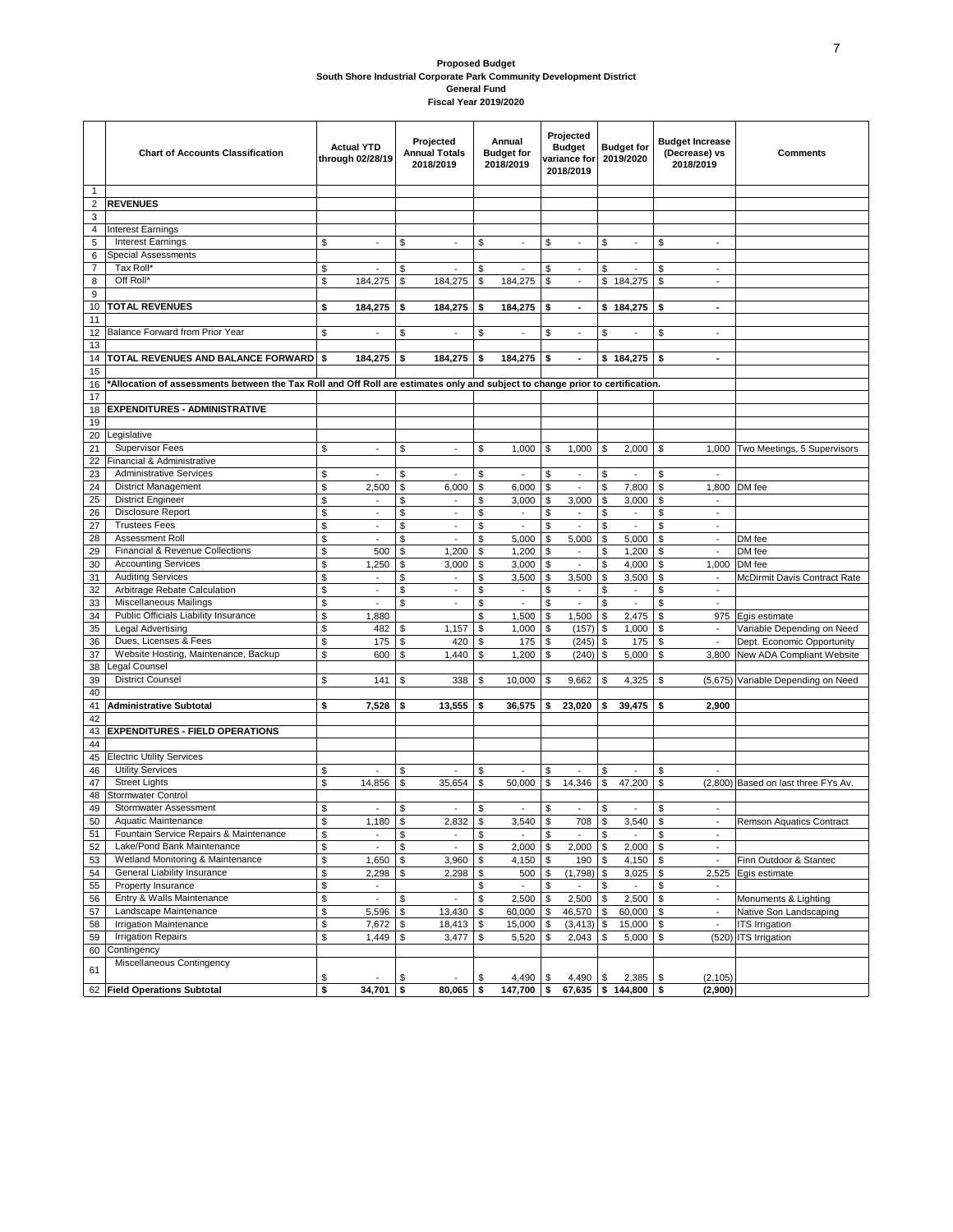#### **Proposed Budget South Shore Industrial Corporate Park Community Development District General Fund Fiscal Year 2019/2020**

|    | <b>Chart of Accounts Classification</b>   | <b>Actual YTD</b><br>through 02/28/19 | Projected<br><b>Annual Totals</b><br>2018/2019 | Annual<br><b>Budget for</b><br>2018/2019 | Projected<br><b>Budget</b><br>variance for<br>2018/2019 | <b>Budget for</b><br>2019/2020   | <b>Budget Increase</b><br>(Decrease) vs<br>2018/2019 | <b>Comments</b> |
|----|-------------------------------------------|---------------------------------------|------------------------------------------------|------------------------------------------|---------------------------------------------------------|----------------------------------|------------------------------------------------------|-----------------|
| 63 |                                           |                                       |                                                |                                          |                                                         |                                  |                                                      |                 |
| 64 | <b>Contingency for County TRIM Notice</b> |                                       |                                                |                                          |                                                         |                                  |                                                      |                 |
| 65 |                                           |                                       |                                                |                                          |                                                         |                                  |                                                      |                 |
| 66 | <b>TOTAL EXPENDITURES</b>                 | 42,229                                | 93.620                                         | 184.275                                  | 90.655                                                  | 184.275                          |                                                      |                 |
| 67 |                                           |                                       |                                                |                                          |                                                         |                                  |                                                      |                 |
| 68 | <b>EXCESS OF REVENUES OVER</b>            | 142,046                               | 90.655                                         | ٠                                        | 90,655                                                  | $\overline{\phantom{a}}$<br>- 35 | ۰                                                    |                 |
| 69 |                                           |                                       |                                                |                                          |                                                         |                                  |                                                      |                 |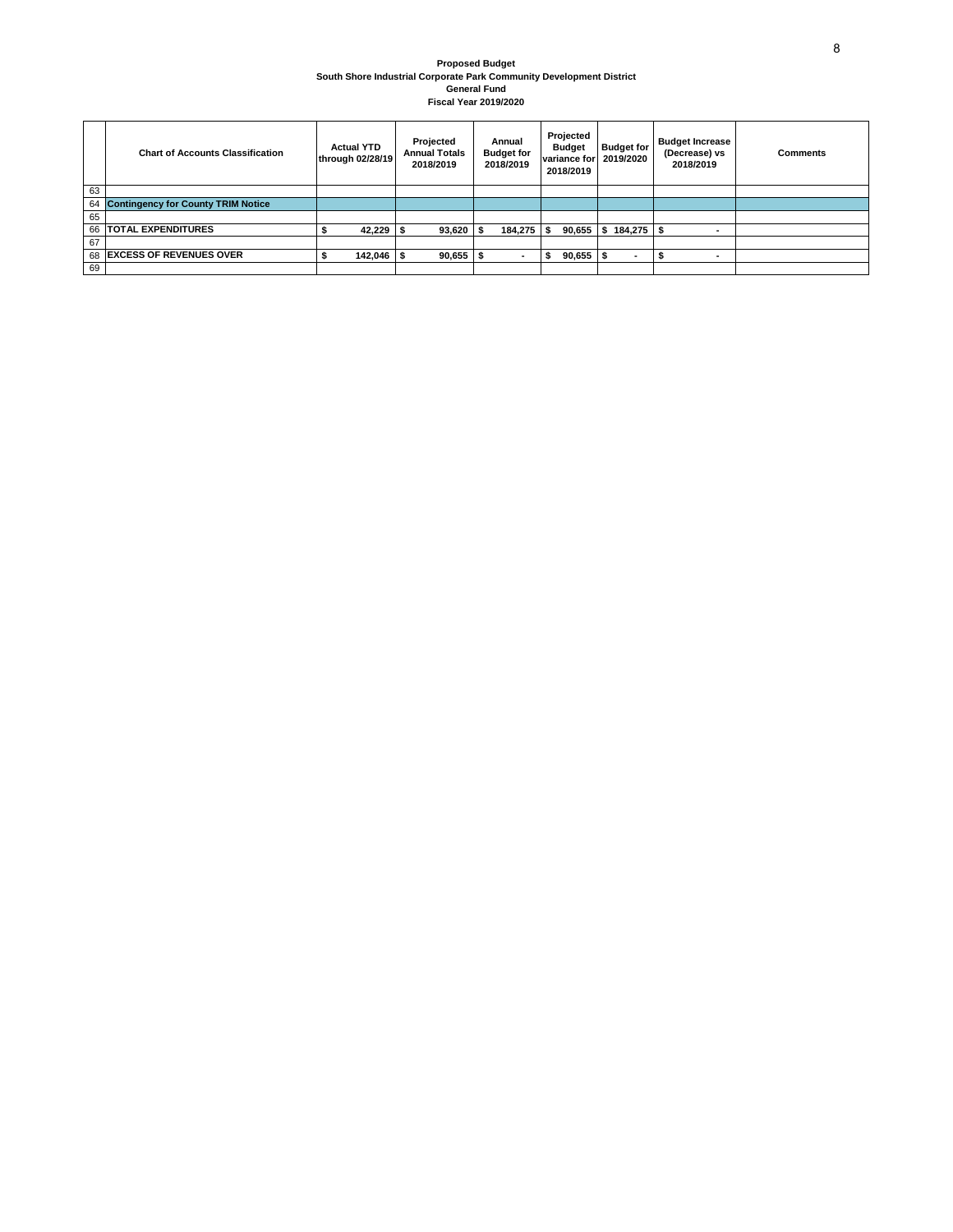### **SOUTH SHORE CORPORATE PARK INDUSTRIAL COMMUNITY DEVELOPMENT DISTRICT**

### **FISCAL YEAR 2019/2020 O&M & DEBT SERVICE ASSESSMENT SCHEDULE**

| 2018/2019 O&M Budget<br>2019/2020 O&M Budget                    |                            | \$184,275.00<br>\$184,275.00 |        |                              |
|-----------------------------------------------------------------|----------------------------|------------------------------|--------|------------------------------|
| <b>Total Difference:</b>                                        |                            | \$0.00                       |        |                              |
|                                                                 | PER UNIT ANNUAL ASSESSMENT |                              |        | Proposed Increase / Decrease |
|                                                                 | 2018/2019                  | 2019/2020                    | \$     | $\frac{9}{6}$                |
| Debt Service - Warehouse (Phase 1)                              | \$0.00                     | \$0.00                       | \$0.00 | $0.00\%$                     |
| Operations/Maintenance Admin - Warehouse (Phase 1)              | \$90.57                    | \$90.57                      | \$0.00 | 0.00%                        |
| Operations/Maintenance Field - Warehouse (Phase 1)              | \$54.78                    | \$54.78                      | \$0.00 | 0.00%                        |
| <b>Total</b>                                                    | \$145.35                   | \$145.35                     | \$0.00 | $0.00\%$                     |
|                                                                 |                            |                              |        |                              |
|                                                                 |                            |                              |        |                              |
| Debt Service - Office (Phase 1)                                 | \$0.00                     | \$0.00                       | \$0.00 | $0.00\%$                     |
| Operations/Maintenance Admin - Office (Phase 1)                 | \$90.57                    | \$90.57                      | \$0.00 | 0.00%                        |
| Operations/Maintenance Field - Office (Phase 1)                 | \$54.78                    | \$54.78                      | \$0.00 | 0.00%                        |
| Total                                                           | \$145.35                   | \$145.35                     | \$0.00 | 0.00%                        |
|                                                                 |                            |                              |        |                              |
| Debt Service - Warehouse (Future Phases)                        | \$0.00                     | \$0.00                       | \$0.00 | 0.00%                        |
| Operations/Maintenance Admin - Warehouse (Future Phases)        | \$90.57                    | \$90.57                      | \$0.00 | 0.00%                        |
| <b>Operations/Maintenance Field - Warehouse (Future Phases)</b> | \$0.00                     | \$0.00                       | \$0.00 | 0.00%                        |
| Total                                                           | \$90.57                    | \$90.57                      | \$0.00 | 0.00%                        |
|                                                                 |                            |                              |        |                              |
| Debt Service - Office (Future Phases)                           | \$0.00                     | \$0.00                       | \$0.00 | 0.00%                        |
| <b>Operations/Maintenance Admin - Office (Future Phases)</b>    | \$90.57                    | \$90.57                      | \$0.00 | 0.00%                        |
| <b>Operations/Maintenance Field - Office (Future Phases)</b>    | \$0.00                     | \$0.00                       | \$0.00 | 0.00%                        |
|                                                                 | \$90.57                    | \$90.57                      | \$0.00 | 0.00%                        |